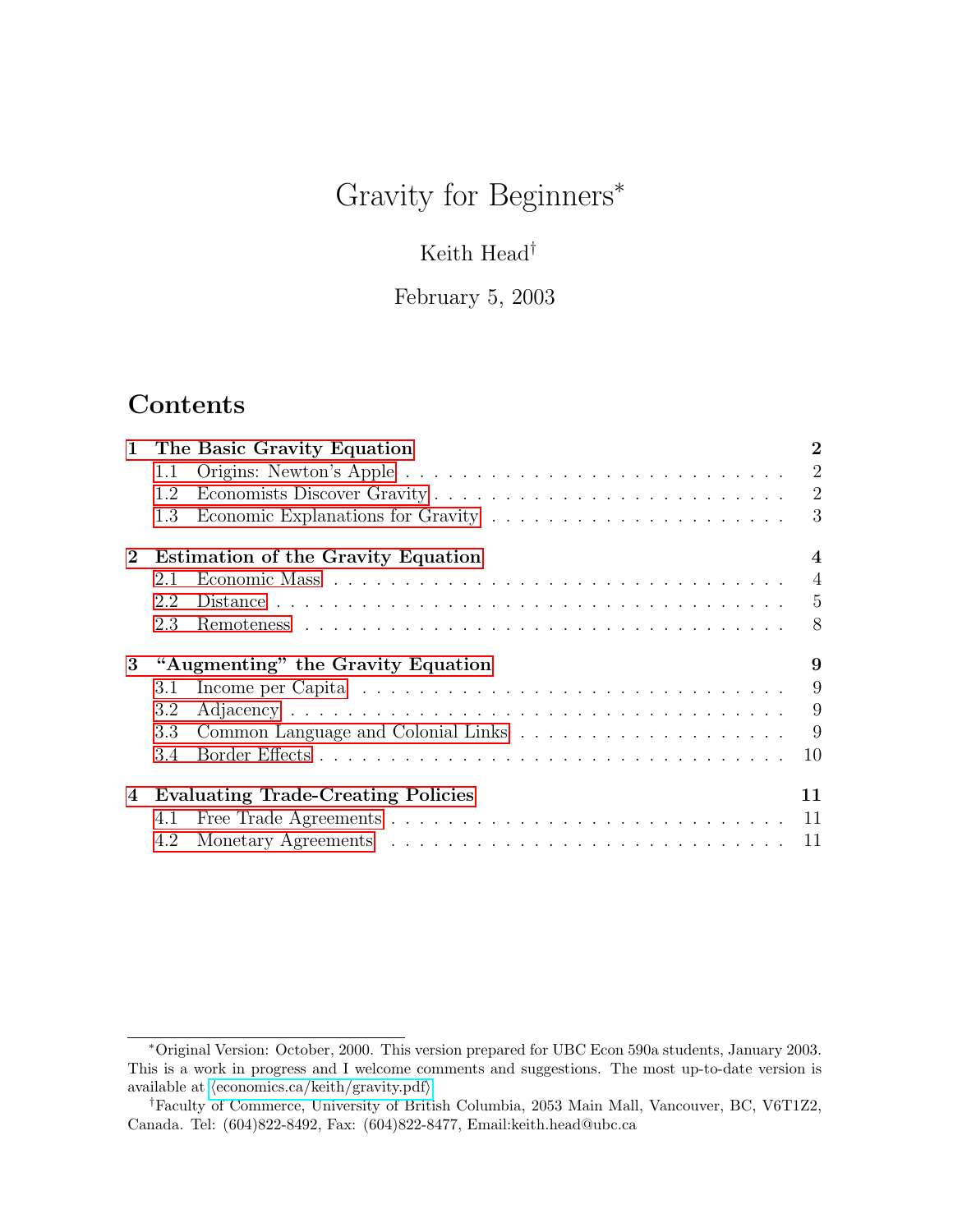## <span id="page-1-0"></span>1 The Basic Gravity Equation

The gravity equation is a popular formulation for statistical analyses of bilateral flows between different geographical entities. In this paper, I provide an overview of the development and use of this equation. I also include some practical tips for researchers who want to use the equation in their own work.

### <span id="page-1-1"></span>1.1 Origins: Newton's Apple

In 1687, Newton proposed the "Law of Universal Gravitation." It held that the attractive force between two objects  $i$  and  $j$  is given by

<span id="page-1-3"></span>
$$
F_{ij} = G \frac{M_i M_j}{D_{ij}^2},\tag{1}
$$

where notation is defined as follows

- $F_{ij}$  is the attractive force.
- $M_i$  and  $M_j$  are the masses.
- $D_{ij}$  is the distance between the two objects.
- $\bullet$  G is a gravitational constant depending on the units of measurement for mass and force.

#### <span id="page-1-2"></span>1.2 Economists Discover Gravity

In 1962 Jan Tinbergen proposed that roughly the same functional form could be applied to international trade flows. However, it has since been applied to a whole range of what we might call "social interactions" including migration, tourism, and foreign direct investment. This general gravity law for social interaction may be expressed in roughly the same notation:

$$
F_{ij} = G \frac{M_i^{\alpha} M_j^{\beta}}{D_{ij}^{\theta}},\tag{2}
$$

where notation is defined as follows

- $F_{ij}$  is the "flow" from origin i to destination j. Alternatively, let  $\tilde{F}_{ij}$  represents total volume of interactions between  $i$  and  $j$  (i.e. the sum of the flows in both directions:  $\tilde{F}_{ij} = F_{ij} + F_{ji}$ .
- $M_i$  and  $M_j$  are the relevant economic sizes of the two locations.
	- If F is measured as a monetary flow (e.g. export values), then M is usually the gross domestic product (GDP) or gross national income (GNI, formerly GNP) of each location.
	- For flows of people, it is more natural to measure  $M$  with the populations.
- $D_{ij}$  is the distance between the locations (usually measured center to center).

Note that we return to Newton's Law (equation [1\)](#page-1-3) if  $\alpha = \beta = 1$  and  $\theta = 2$ .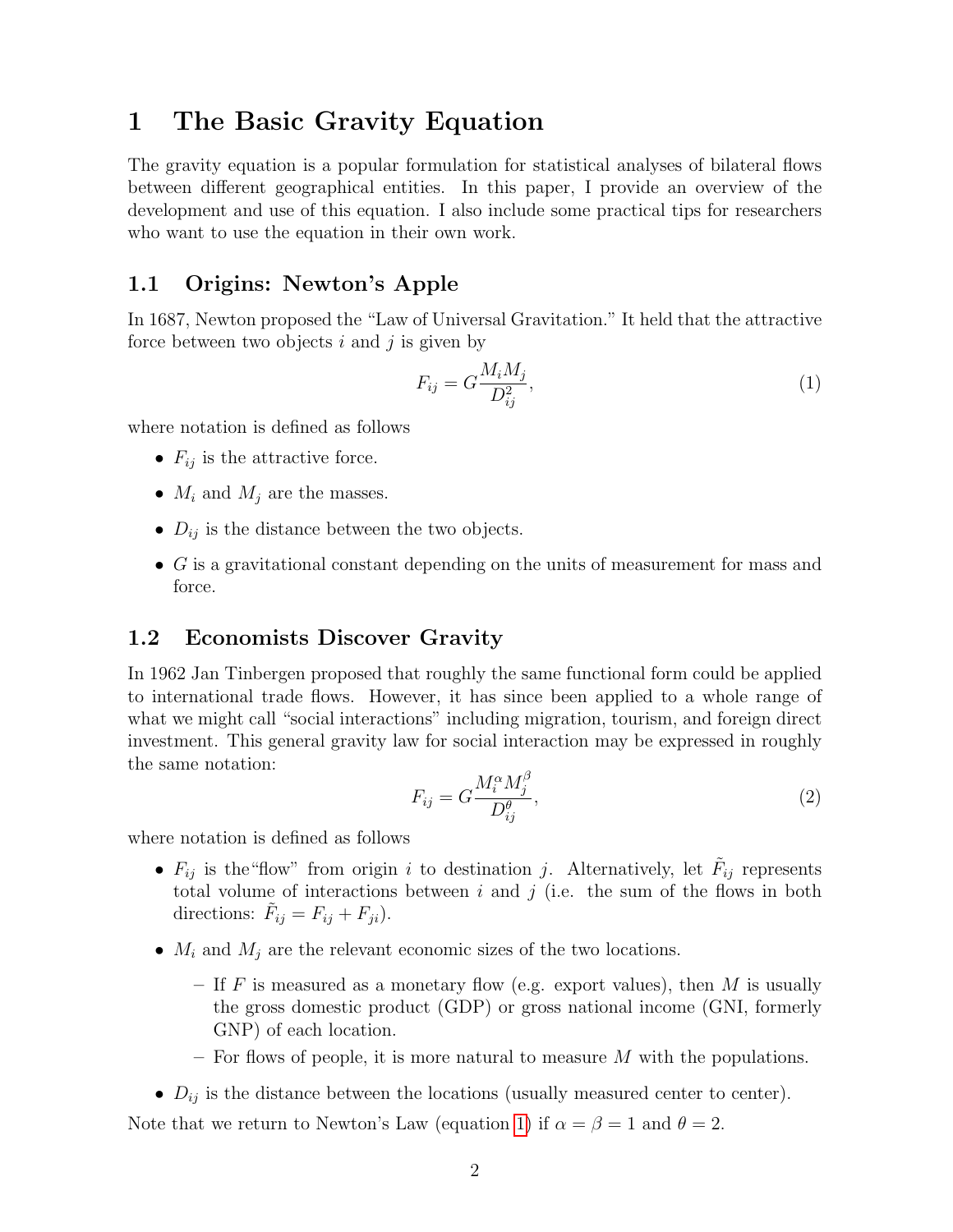#### <span id="page-2-0"></span>1.3 Economic Explanations for Gravity

The gravity equation can be thought of as a kind of short-hand representation of supply and demand forces. If country i is the origin, then  $M_i$  represents the total amount it is willing to *supply* to all customers. Meanwhile  $M_i$  represents the total amount destination j demands. Distance acts as a sort of tax "wedge," imposing trade costs, and resulting in lower equilibrium trade flows.

More recently (starting with Anderson, 1979) there have been several attempts to derive the gravity equation formally. Here I sketch a derivation.

Let  $M_i$  be the amount of income country j spends on all goods from any source i. Let  $s_{ij}$  be the share of  $M_j$  spent on goods from country i. Then  $F_{ij} = s_{ij}M_j$ . What do we know about  $s_{ij}$ ?

- 1. It must lie between 0 and 1.
- 2. It should increase if i produces a wide variety of goods (large  $n_i$ ) and/or goods perceived to be of high quality (large  $\mu_i$ ).
- 3. It should decrease due to trade barriers such as distance,  $D_{ij}$ .

In light of these arguments we suggest

$$
s_{ij} = \frac{g(\mu_i, n_i, D_{ij})}{\sum_{\ell} g(\mu_{\ell}, n_{\ell}, D_{\ell j})},
$$

where the  $g(\cdot)$  function should be increasing in its first two arguments and decreasing in distance for all  $s_{ij} > 0$ .

To move forward, we need a specific form for  $q()$ . One approach (taken by Bergstrand) uses the Dixit and Stiglitz model of monopolistic competition between differentiated but symmetric firms. This model sets  $\mu_i = 1$  and makes  $n_i$  proportional to  $M_i$ . A second approach (due to Anderson) assumes a single good from each country,  $n_i = 1$ , but allows the preference parameter  $\mu_i$  to vary across countries subject to the constraint of marketclearing. differ in such a way as to also be proportional to the size of the economy,  $M_i$ . Both let trade costs be a power function of distance. I prefer the monopolistic competition approach because it seems more natural to endogenize the number of varieties,  $n_i$ , than to endogenize the preference parameter. Later we will see that there are some empirical specifications that are valid under either approach.

Allowing both *n* and  $\mu$  to vary across countries, let  $g(n_i, \mu_i) = \sum_{v=1}^{n_i} (p_{ijv}/\mu_{ijv})^{1-\sigma}$ , where  $v$  indexes particular varieties that are substitutable with an elasticity of substitution given by  $\sigma$ . If the goods from the same country are differentiated but of the same average quality and subject to the same transport costs, then we can drop the  $v$ subscripts and set  $g() = n_i (p_{ij}/\mu_{ij})^{1-\sigma}$ .

The next step is to relate the delivered (quality-adjusted) price to the price in the origin country and transportation costs between origin and destination. We assume the following relationship:

$$
p_{ij}/\mu_{ij} = (p_i/\mu_i)D_{ij}^{\delta}.
$$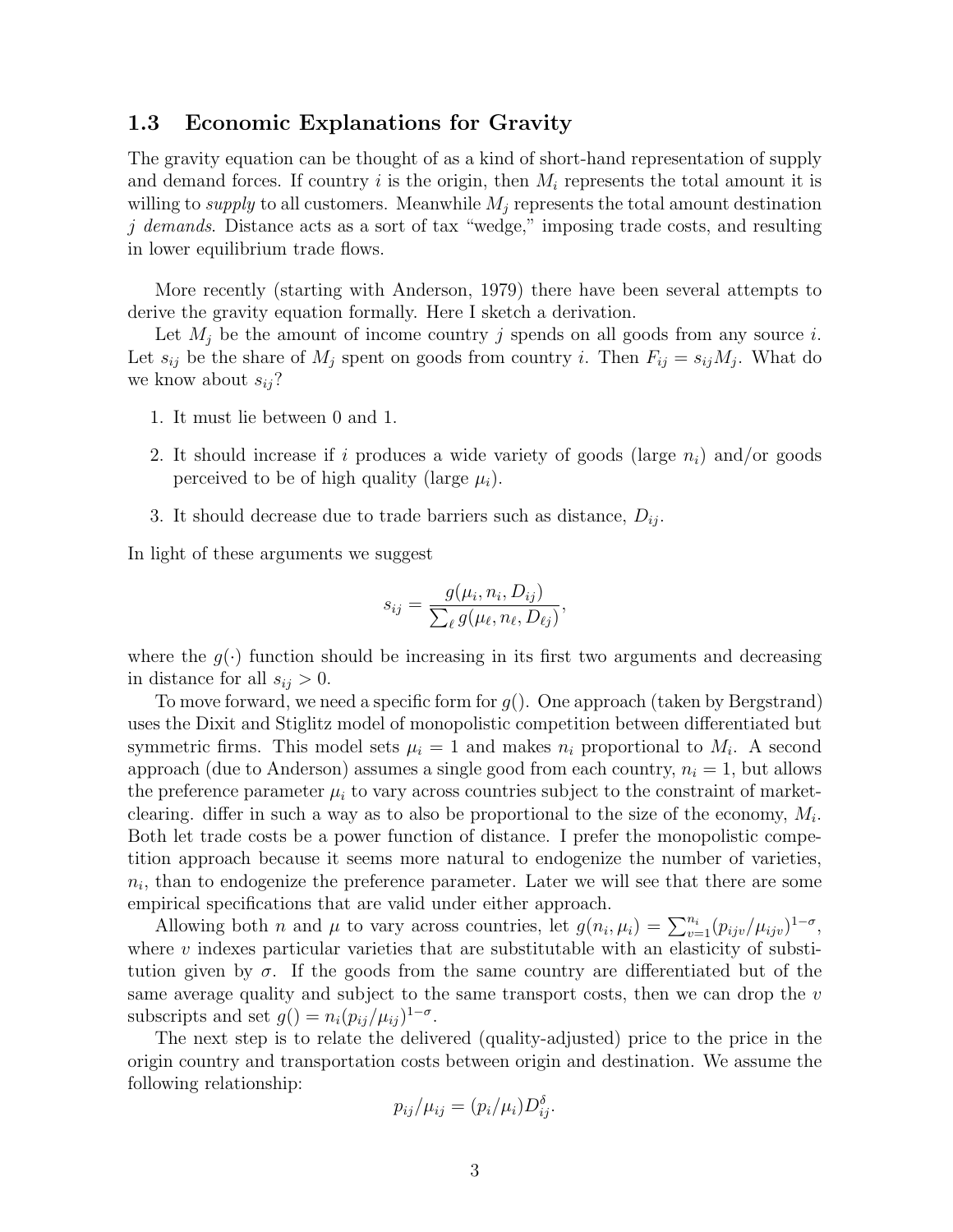The origin price,  $p_i$ , is often referred to as the free-on-board or fob price. We will postpone a complete discussion of the justification for this equation but note that it allows for both the effect of distance-based freight charges on the delivered price and for distance effects on perceived quality (due to mundane causes such as damage in transit or, more speculatively, to culture-based biases that are correlated with distance).

In the basic gravity equation, we assume away price differences.<sup>[1](#page-3-2)</sup> Note that this is not quite as unrealistic as it at first seems—we require only that fob prices vary proportionally to the quality of the export country's products, i.e. that  $p_i/\mu_i \approx k$ .

The number of varieties in each country  $n_i$  is not something we can hope to observe directly. Rather we take advantage of a property of the Dixit-Stiglitz model: namely, all firms are the same size. In that case,  $n_i = M_i/q$  where q is firm size. Imposing these last assumptions, defining  $\theta \equiv \delta(\sigma - 1) \geq 0$ , we obtain  $g() = M_i D^{-\theta}/(qk^{\sigma-1})$ . This implies market shares for exporter  $i$  in country  $j$  of

$$
s_{ij} = M_i D_{ij}^{-\theta} R_j,
$$

where  $R_j = 1/(\sum_{\ell} M_{\ell} D_{\ell j}^{-\theta})$ . After substituting and rearranging we obtain a result that is very close to what we had sought for:

$$
F_{ij} = R_j \frac{M_i M_j}{D_{ij}^{\theta}}.
$$
\n
$$
(3)
$$

The main difference is that now the term  $R_j$  replaces the "gravitational constant," G. We will discuss the interpretation of that term in the next section.

Before that note what happens in a "frictionless" world, i.e. one in which  $\theta = 0$ . Then  $R_j = 1/\sum_{\ell} M_{\ell} = 1/M_w$  and  $F_{ij}^* = M_i M_j/M_w$  (the w subscript stands for "world").

## <span id="page-3-0"></span>2 Estimation of the Gravity Equation

The multiplicative nature of the gravity equation means that we can take natural logs and obtain a linear relationship between log trade flows and the logged economy sizes and distances:

<span id="page-3-3"></span>
$$
\ln F_{ij} = \alpha \ln M_i + \beta \ln M_j - \theta \ln D_{ij} + \rho \ln R_j + \epsilon_{ij}.
$$
\n(4)

The inclusion of the error term  $\epsilon_{ij}$  delivers an equation that can be estimated by ordinary least squares regression. If our derivations in the earlier section are correct, we would expect to estimate  $\alpha = \beta = \rho = 1$ .

#### <span id="page-3-1"></span>2.1 Economic Mass

The economic sizes of the exporting and importing countries,  $M_i$  and  $M_j$ , are usually measured with gross domestic product. The estimated coefficients are usually close to

<span id="page-3-2"></span><sup>&</sup>lt;sup>1</sup>Recently developed methods of analyzing bilateral trade do not require this assumption. See Feenstra (Scottish Journal of Political Economy, 2002).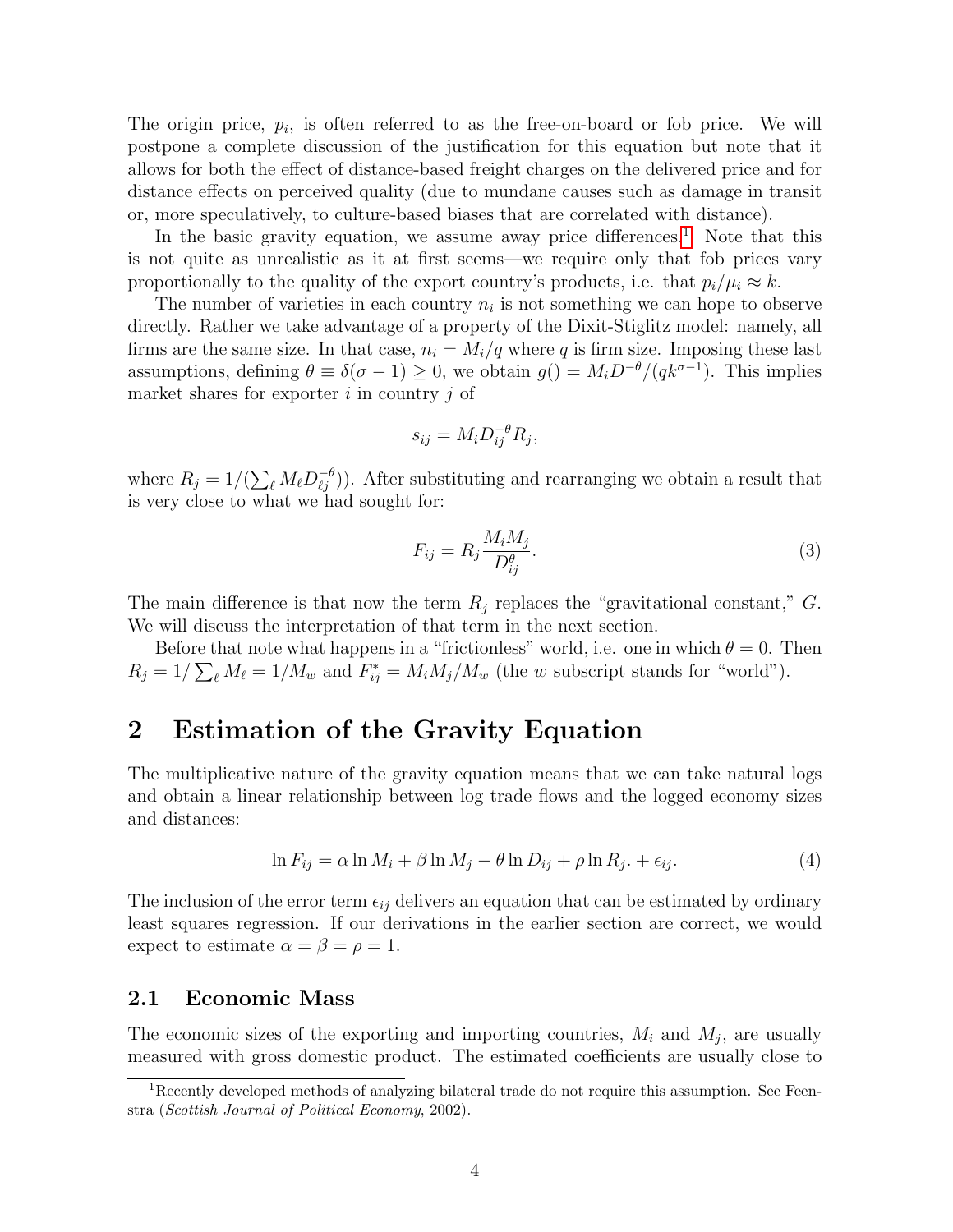the predicted value of one. However, it is not unusual to obtain values ranging anywhere between 0.7 and 1.1.

Note that the theory we used to derive the gravity equation predicts coefficients of one. Indeed, we lack an interpretation for coefficients different from one. There are further problems with including the  $\ln M_i$  and  $\ln M_j$  as regressors. First, they tend to inflate the  $R^2$  of the regressions since it is hard to imagine a world in which big countries don't trade more in absolute terms. Second, since exports and imports are part of GDP, there is a built accounting relationship between the  $F_{ij}$  and  $M_i$  and  $M_j$ . Some studies have tried to deal with this simultaneity by using instrumental variables for GNP (such as population). A simpler solution is just to impose the theoretical prediction of unitary elasticities. This implies that we pass the income terms over to the left hand side. Subtracting  $\ln M_i + \ln M_j - \ln M_w$  from both sides of [\(4\)](#page-3-3), we obtain

$$
\ln(F_{ij}/F_{ij}^*) = \ln M_w + \rho \ln R_j. - \theta \ln D_{ij} + \epsilon_{ij}.
$$
\n
$$
(5)
$$

The dependent variable measures the deviation of actual trade flows from the "frictionless" ideal. The sum of the first two terms on the right-hand side will be estimated as the regression's constant; that is variation in  $R_j$  is shoved into the error term. There are two test statistics that one can examine to see if the data statistically reject the frictionless idea. One is the t-stat on the constant. The other is the t-stat on *theta*.

#### <span id="page-4-0"></span>2.2 Distance

Distance is almost always measured using the "great circle" formula. This formula approximates the shape of the earth as a sphere and calculates the minimum distance along the surface.

Tip: To calculate great circle distances you need the longitude and latitude of the capitol or "economic center" of each economy in the study. The apply the following formula to obtain the distance measure in miles:

$$
D_{ij} = 3962.6 \arccos([\sin(Y_i) \cdot \sin(Y_j)] + [\cos(Y_i) \cdot \cos(Y_j) \cdot \cos(X_i - X_j)]
$$
 (6)

where  $X$  is longitude in degrees multiplied by 57.3 to convert it to radians and  $Y$  is latitude multiplied by −57.3 (assuming it is measured in degrees West).

Even for air travel, great circle distances probably underestimate true distances since they do not take into account that most flights avoid the North Pole. For maritime travel, they do not take into account indirect routes mandated by land and ice barriers. In addition, many air and sea routes are shaped by economic considerations such as "hub economies." Furthermore international shipping cartels often set freight costs that bear little relationship to distance travelled. Also, the costs of packaging, loading and unloading, seem to be primarily fixed costs that do not vary with distance. Taken together, these considerations suggest that distance should matter very little for trade.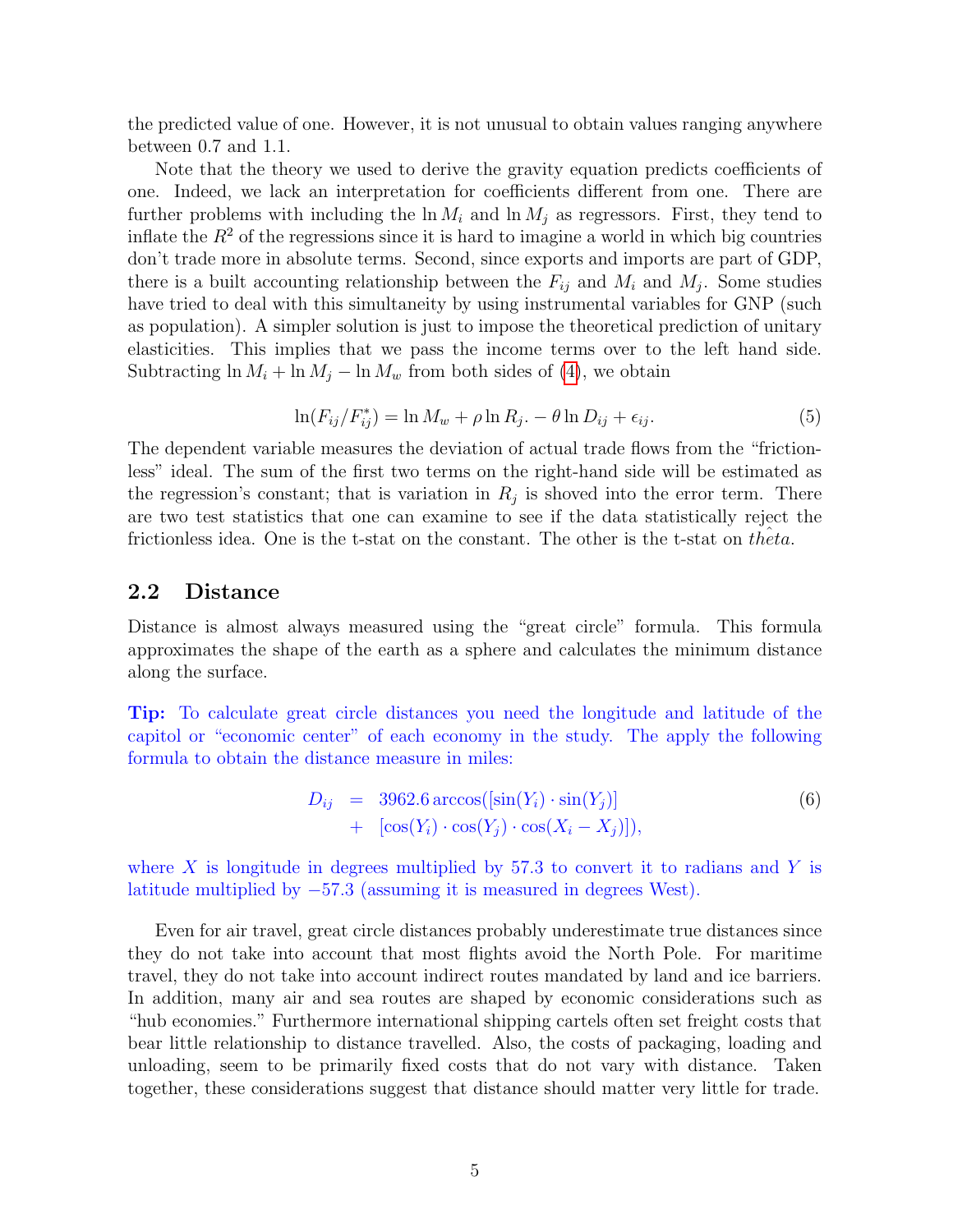While he have many ex-ante reasons to expect little relationship between trade and distance, the facts say that distance dramatically impedes trade. Together with Anne-Celia Disdier of the University of Paris, I have been conducting a meta-analysis of gravity equation distance estimates from 595 regressions reported in about 35 papers. The samples ranged from 1928 to 1995. The trading partners were mainly nations though some results for the trade of Canada's provinces were included as well. The average distance effect turns out to be  $\theta = 0.94$ . This means that a doubling of distance will decrease trade by one half.

Leamer and Levinsohn's (1994) survey of the empirical evidence on international trade offers the identification of distance effects on bilateral trade as one of the "clearest and most robust empirical findings in economics."[2](#page-5-0)

They asked "Why don't trade economists 'admit' the effect of distance into their thinking? One [answer] is that human beings are not disposed toward processing numbers, and empirical results will remain unpersuasive if not accompanied by a graph." They showed Germany's trade but I will stay closer to home, showing trade by Canadian provinces and US states.

The graphical method is a scatterplot of  $F_{1j}/M_j$  (exporter 1's share of market j) on the vertical axis against  $D_{1i}$  on the horizontal axis. Both axes are shown in "log" scale. Thus each space between tic marks raises the variable by some factor. For the vertical axis the factor is 10 while it is 2 for the horizontal axis. A line through the means of the data with a slope of -1 (in log scale) is also shown as a reference. It is often revealing to contrast exporter 1's performance with that of some comparable economy  $(i = 2)$ . The gap between the intercepts should be approximately equal to the relative sizes of the two exporters, i.e.  $M_1/M_2$ . Alternatively, one might estimate (using ordinary least squares, for instance) and graph lines that best fit the data for each exporter.

Why does distance matter so much? Economists have offered four major explanations:

- 1. Distance is a proxy for transport costs. David Hummels has argued that shipping costs (freight charges and marine insurance) can go a long way towards explaining why distance matters.
- 2. Distance indicates the *time elapsed during shipment*. For perishable goods the probability of surviving intact is a decreasing function of time in transit. Perishability may be interpreted quite broadly to include the following risks:
	- (a) Damage or loss of the good due to weather or mishandling (e.g. ship sinks in a storm).
	- (b) Decomposition and spoiling of organic materials (e.g. maggot infestation).
	- (c) Loss of the market (the intended purchaser becomes unwilling or unable to make payment).

<span id="page-5-0"></span> $2$ They assert that the typical distance effect is 0.6.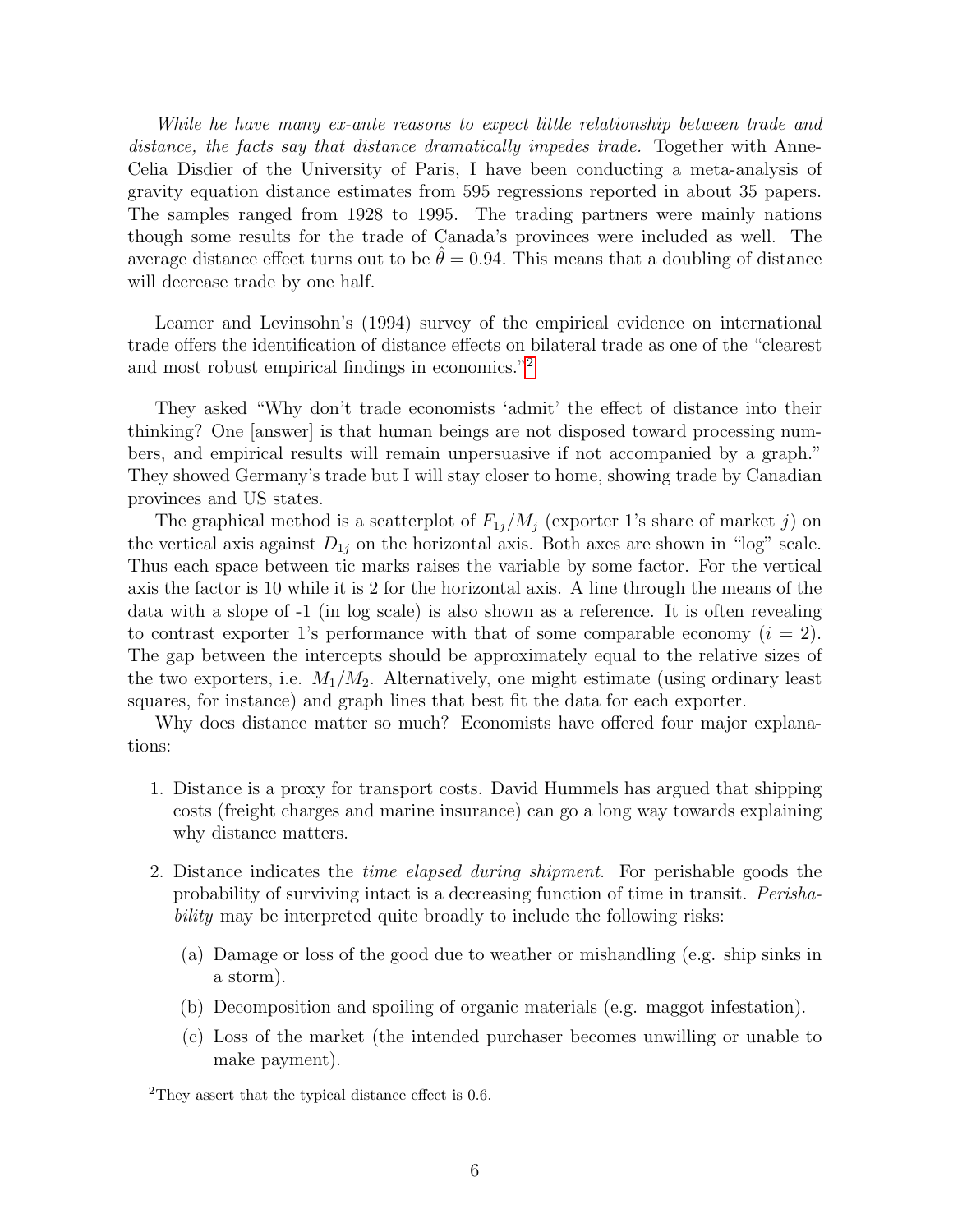

Figure 1: Trade is Inversely Proportionate to Distance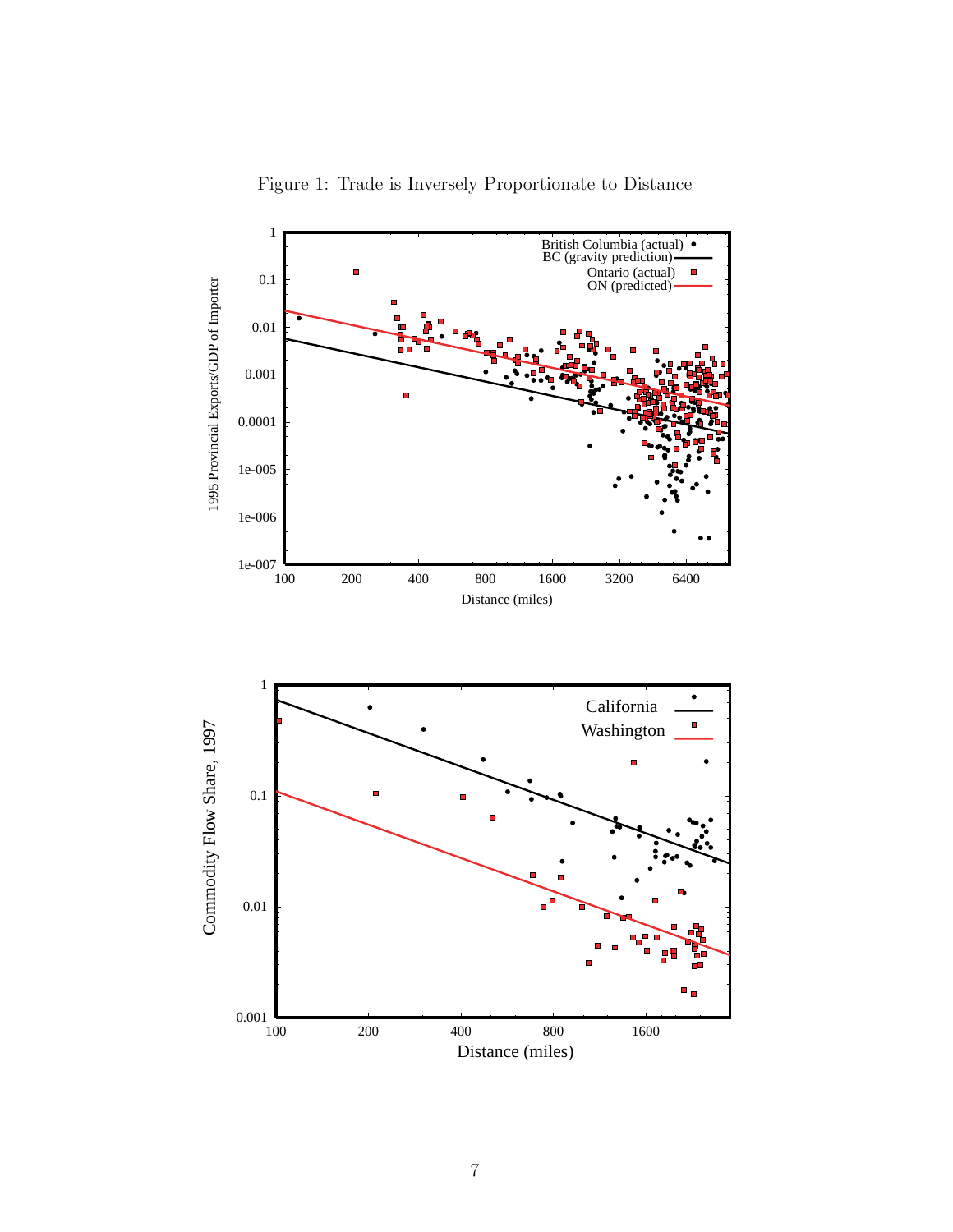- 3. Synchronization costs. When factories combine multiple inputs in the production process, they need those inputs to arrive in time or bottlenecks emerge. One possibility is to use warehouses to keep inventories of each input but this approach suffers from various drawbacks (land costs, technological obsolescence, fashion changes, and low pressures for quality control). Sourcing inputs from nearby lowers synchronization costs.
- 4. Communication costs. According to Paul Krugman, distance "proxies for the possibilities of personal contact between managers, customers, and so on; that much business depends on the ability to exchange more information, of a less formal kind, than can be sent over a wire."
- 5. Transaction costs. Distance may also be correlated with the costs of searching for trading opportunities and the establishment of trust between potential trading partners.
- 6. "Cultural distance." It may also be that greater geographic distances are correlated with larger cultural differences. Cultural differences can impeded trade in many ways such as inhibiting communication, generating misunderstandings, clashes in negotiation styles, etc.

#### <span id="page-7-0"></span>2.3 Remoteness

Until recently, most papers implicitly assumed that  $R_j$  is constant across countries and therefore becomes the intercept in the regression equation. However,  $R_j$  is important because it measures each importer's set of alternatives. Countries with many nearby sources of goods, i.e. those with low values of  $R_j$ , will import less from each particular source.

A few studies have included variables like  $R_i$  and referred to them as "remoteness." However some of these measures differ from the theoretically correct  $R_j$  in ways that may be problematic. For instance, Helliwell (1998) measures remoteness as  $\text{REM}_j =$  $\sum_{\ell} D_{\ell j}/M_{\ell}$ . This measure causes remoteness to be very large if it includes distant (high  $D_{\ell j}$ ) but tiny (low  $M_{\ell}$ ) countries. Since the previous literature usually finds  $\theta \approx 1$ , a better measure of remoteness is  $1/(\sum_{\ell} M_{\ell}/D_{\ell j})$ . In this measure the size of very distant countries becomes irrelevant.

The importance of remoteness in actual trade patterns can be illustrated by comparing trade between Australia and New Zealand with trade between Austria and Portugal. The distance between each pair's major city is approximately the same: Lisbon–Vienna and Auckland–Canberra both happen to be 1430 miles apart. Furthermore the product of their GDP's are similar (Australia–New Zealand is 20% smaller). Hence, omitting remoteness, the gravity equation would predict that Austria–Portugal trade would be slightly larger. In fact, however, in 1993 Australia–New Zealand trade was nine times greater than Austria–Portugal Trade.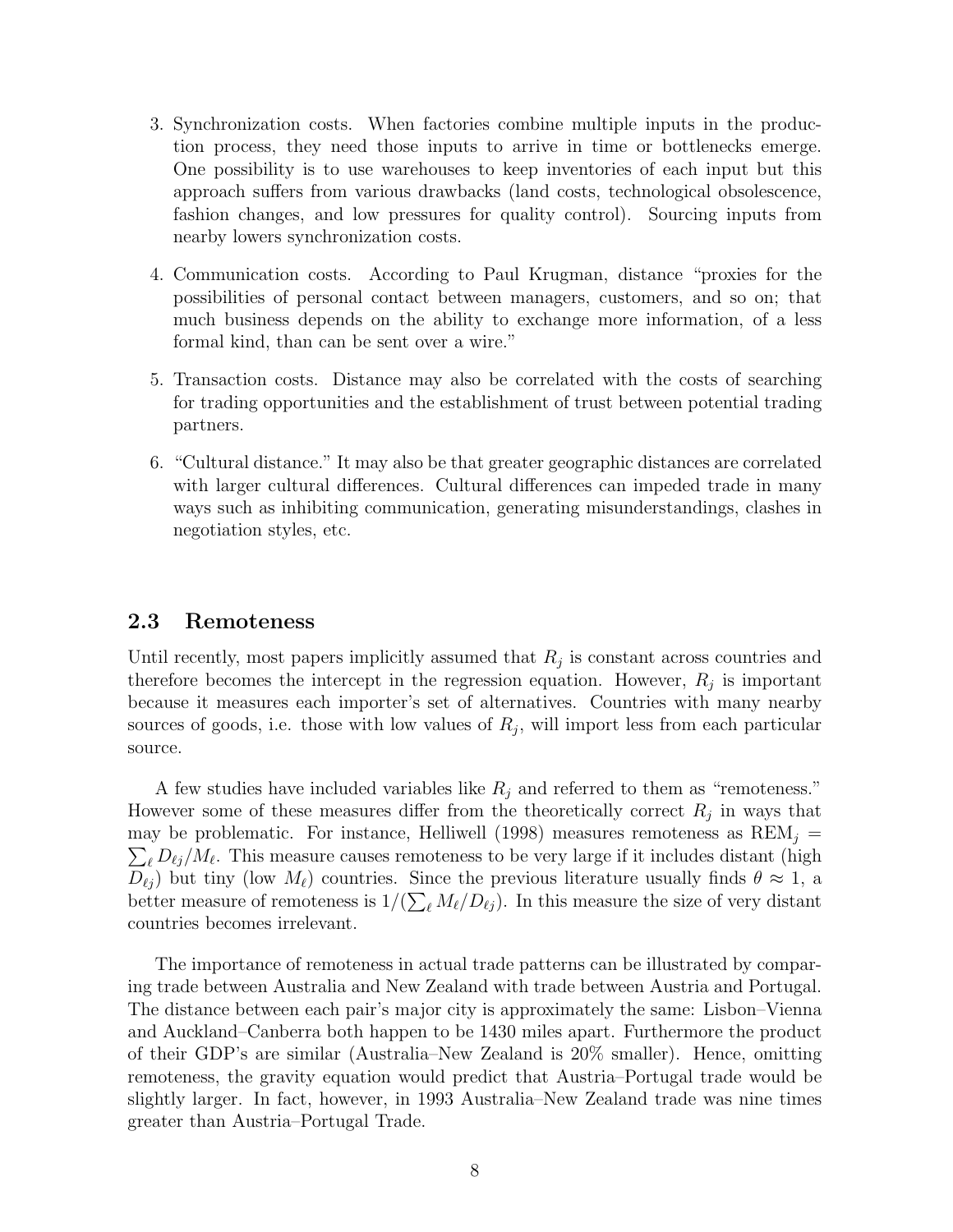**Tip:** The remoteness measure includes  $M_i/D_{ii}$  in its summation requiring us to specify a country's distance from itself,  $D_{ii}$ . For reasons provided in Head and Mayer (2000), I believe a good approximation for this "internal distance" is provided by the square root of the country's area multiplied by about 0.4.

# <span id="page-8-0"></span>3 "Augmenting" the Gravity Equation

Gravity equations do a pretty good job at explaining trade with just the size of the economies and their distances. However, there is a huge amount of variation in trade they cannot explain. Most authors add a few other variables with less theoretical justification, usually because past experience has shown that they "work." In the next subsections I discuss the most commonly included of these variables.

#### <span id="page-8-1"></span>3.1 Income per Capita

Many authors estimate gravity equations with the log of per-capita incomes  $(\ln M/POP)$ the exporting and importing countries included as well as the log of aggregate incomes  $(\ln M)$ .

The idea behind this appears to be that higher income countries trade more in general. One cause might be superior transportation infrastructure (roads to the interior, container ports, airports, etc.). High income countries probably have lower tariffs. A countervailing effect is that high income countries tend to be more service-oriented, leading to lower trade in merchandise for a given level of GDP.

Estimated coefficients on the log of per-capita GDP display considerable variation across studies, ranging as low as 0.2 and as high as 1.

### <span id="page-8-2"></span>3.2 Adjacency

Adjacent, or contiguous, countries share a border. Many studies include a dummy variable to identify such pairs.

The estimated coefficient usually lies in the vicinity of 0.5, suggesting that trade is about 65% higher as a result of sharing a border. It is not clear why adjacency should matter if one is already controlling for distance. Perhaps center-to-center distance overstates the effective distance because neighboring countries often engage in large volumes of border trade. Examples of this phenomenon include Windsor–Detroit, Tijuana–San Diego, and Hongkong–Shenzhen.

#### <span id="page-8-3"></span>3.3 Common Language and Colonial Links

Recall that one explanation for the trade impeding effects of distance was transaction costs caused by inability to communicate and cultural differences. If so, we would expect that countries that speak the same language would trade more. The evidence strongly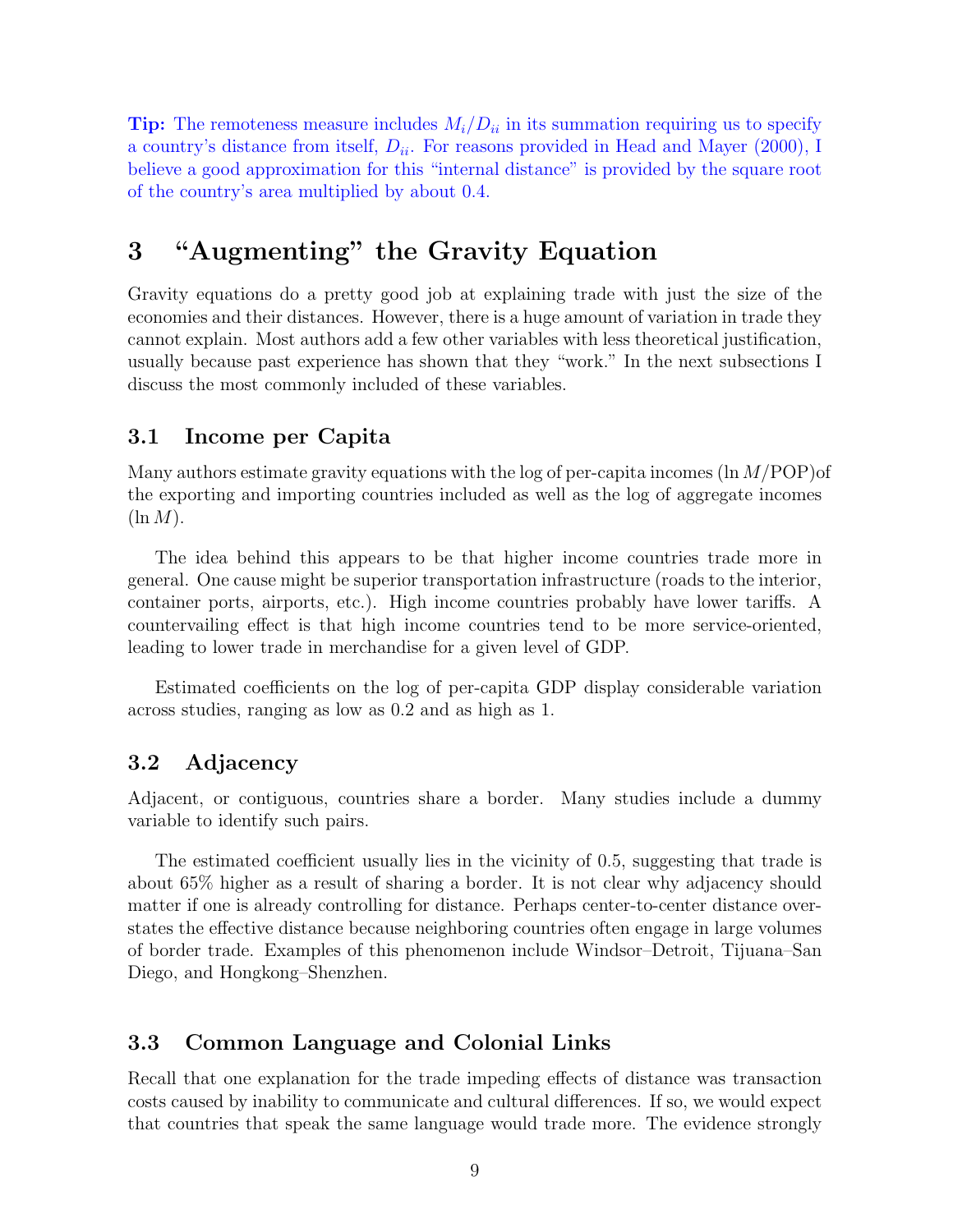confirms this proposition. Two countries that speak the same language will trade twice to three times as much as pairs that do not share a common language.

Part of the reason for this common language effect is probably the share history that caused the two countries to share a language. Indeed, measures of colonial links also are positively correlated with trade. Including them as controls reduces the language effect somewhat but it remains quite strong.

#### <span id="page-9-0"></span>3.4 Border Effects

A recent literature initiated by John McCallum's 1995 American Economic Review article investigates whether national borders still matter for trade.

In The Borderless World, Kenichi Ohmae of McKinsey asserted

"National borders have effectively disappeared and, along with them, the economic logic that made them useful lines of demarcation in the first place."

McCallum's examination of the trade patterns of Canadian provinces countered that borders must matter very much because the typical Canadian province trades 20 times more with other provinces than with American states of a given size and distance.

Perhaps the best way to see how this sort of calculation would arise is from considering Ontario's shipments to British Columbia and Washington state. The distances involved are essentially the same but one case involves crossing a border and the other does not.

If borders were irrelevant, the gravity equation would predict that exports to BC should be 0.6 of exports to Washington because that is the ratio of the two states' economies. However, BC actually receives 12.6 times more goods from Ontario than does Washington. Thus the border effect, defined as the actual trade ratio divided by the predicted trade ratio, is  $12.6/0.6 = 21!$ 

Since the Canada-US Free Trade Agreement was implemented, cross-border trade has grown dramatically (around 60%) and border effects have fallen to about 12 on average for Canadian trade.

Border effects can also be calculated without the "intra-national" trade flows that are only available for a few countries. This method, developed by Shang Jin Wei requires estimates of each country's distance to itself. Head and Mayer developed a way to measure internal and external distances in a consistent manner and applied it to European trade. They also found high border effects.

Why do borders matter? One approach is to question the methods and the measurements. Another approach is to accept the result and argue that it points to the great importance of national institutions (legal, monetary, social) that promote trade. The dust has not settled on this debate.